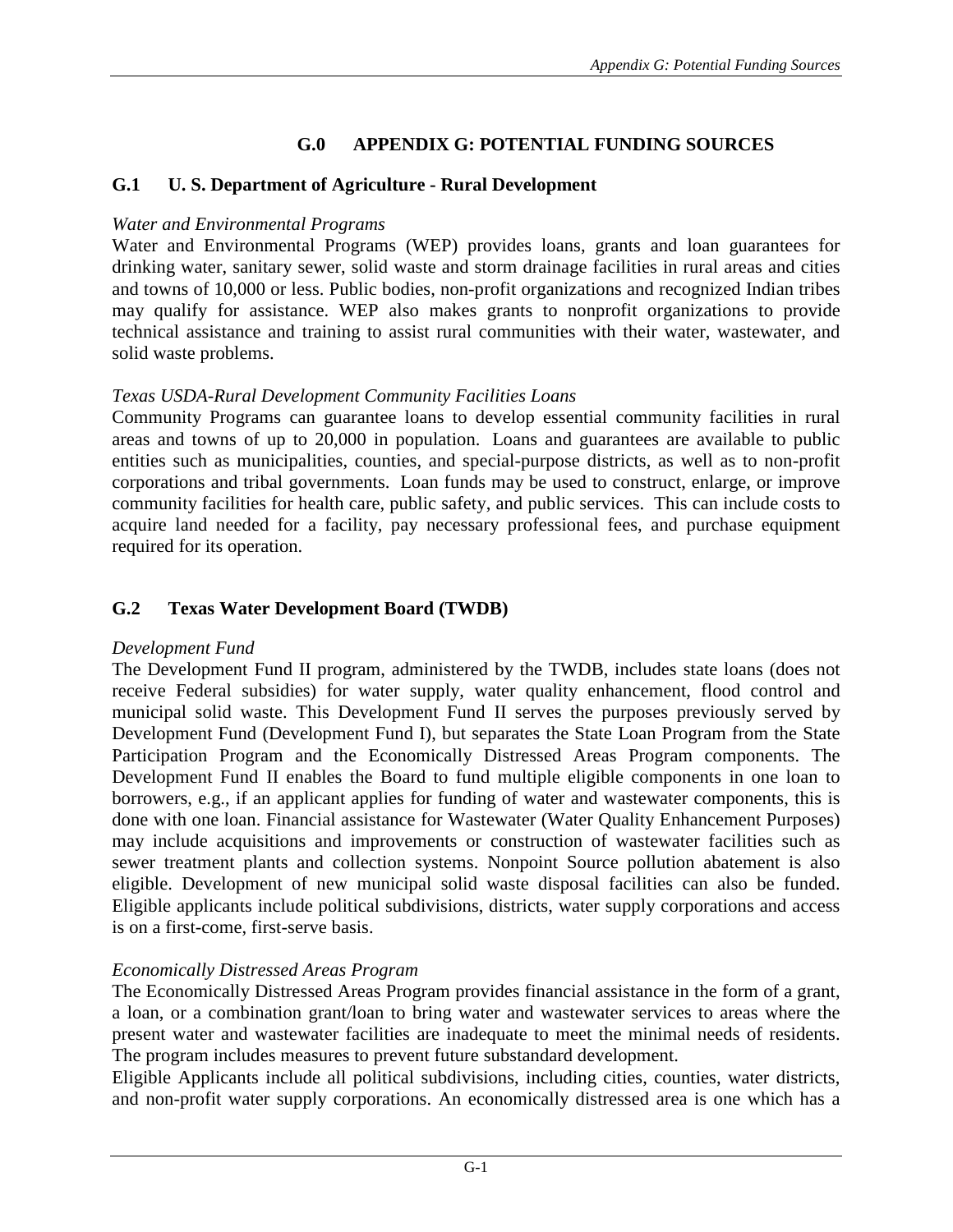median household income that is not greater than 75% of the median state household income. An eligible economically distressed area is an area in which:

- 1. The water supply or wastewater systems are inadequate to meet minimal needs of residential users;
- 2. The financial resources are inadequate to provide services to meet those needs; and
- 3. There was an established residential subdivision on or prior to June 1, 2005.

#### *State Participation Program*

Generally, the State Participation Program enables the Texas Water Development Board (TWDB) to assume a temporary ownership interest in a regional project when the local sponsors are unable to assume debt for the optimally sized facility. The TWDB may acquire ownership interest in the water rights or a co-ownership interest of the property and treatment works. The loan repayments that would have been required, if the assistance had been from a loan, are deferred. Ultimately, however, the cost of the funding is repaid to the TWDB based upon purchase payments, which allow the TWDB to recover its principal and interest costs and issuance expenses, etc., but on a deferred timetable.

The intent of this program is to allow for optimization of regional projects through limited State participation where the benefits can be documented, and such development is unaffordable without State participation. The goal is to allow for the "Right Sizing" of projects in consideration of future growth. The program recognizes two types of State Participation Projects those that create a new supply of water and those that do not.

- Eligible Applicants Political Subdivisions. Districts, water supply corporations
- Access/Eligibility first-come, first-served; no PDF; Funs Excess CAP (Up to 50%); findings
- Approximate Funds Available \$25 million/year

# *Clean Water State Revolving Fund (CWSRF)*

The Clean Water State Revolving Fund (CWSRF) provides loans at interest rates lower than the market to political subdivisions with the authority to own and operate a wastewater system. Loans can be used for planning, design, and construction of wastewater treatment facilities, wastewater recycling and reuse facilities, collection systems, stormwater pollution control projects. They can also be used for implementation of nonpoint source pollution control projects. The CWSRF also includes Federal (Tier III) and Disadvantaged Communities funds that provide even lower interest rates for those meeting the respective criteria.

# *Rural Water Assistance Fund (RWAF)*

The RWAF program is designed to assist small rural water utilities to obtain low cost financing for water or water-related projects. The TWDB offers attractive interest rate loans with short and long-term finance options at tax exempt rates. Funding through this program gives an added benefit to Nonprofit Water Supply Corporations by making construction purchases qualify for a sales tax exemption.

Access/Eligibility – Service area of 10,000 or less in population or a county in which no urban area exceeds 50,000 in population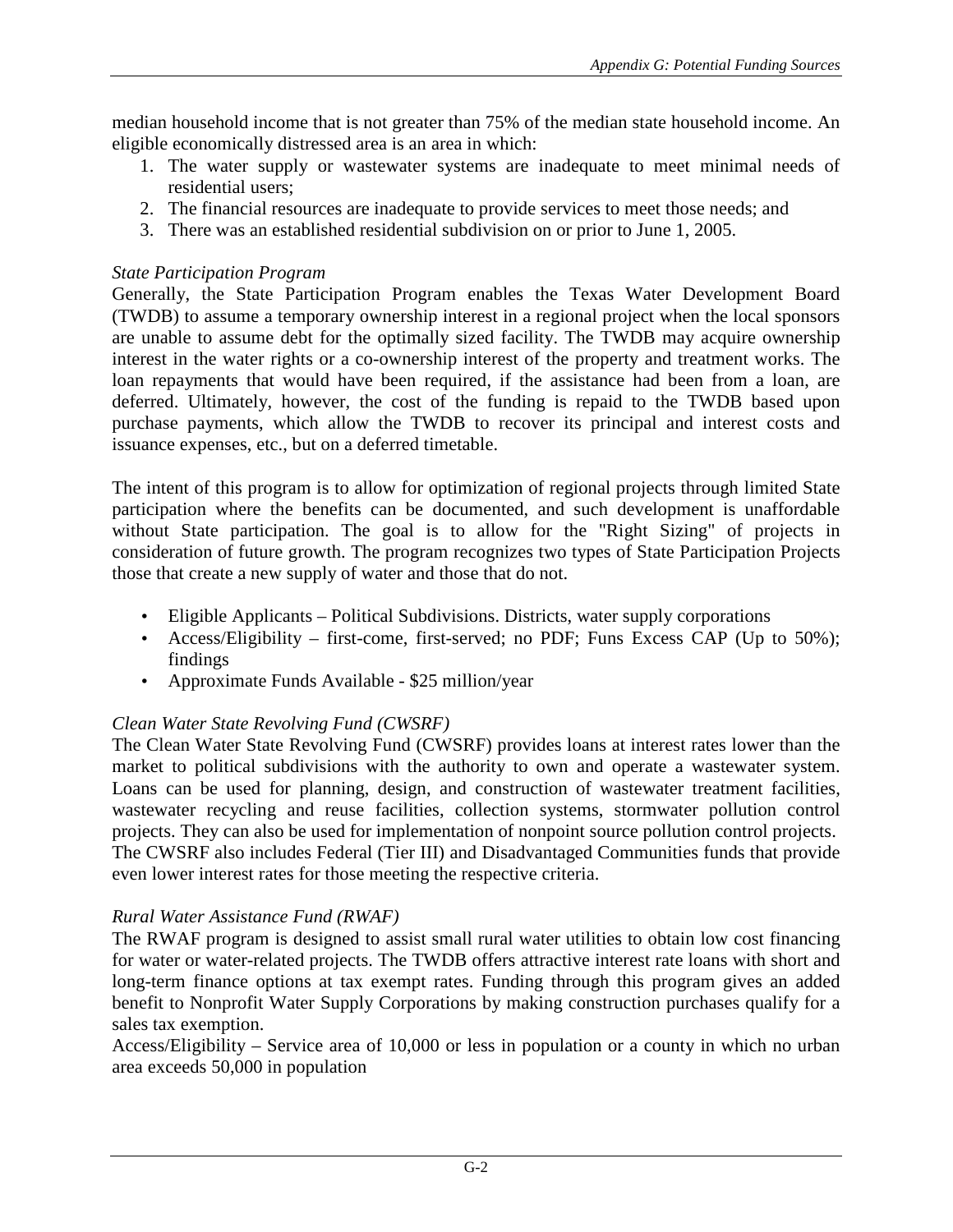# **G.3 Texas Department of Rural Affairs**

### *Community Development Block Grant*

Every year, the US Department of Housing and Urban Development provides federal Community Development Block Grant (CDBG) funds directly to states, which, in turn, provide the funds to small, rural cities with populations less than 50,000, and to counties that have a nonmetropolitan population under 200,000 and are not eligible for direct funding from HUD. These small communities are called "non-entitlement" areas because they must apply for CDBG dollars through Texas Department of Rural Affairs (TDRA). Funded activities include sanitary sewer systems, clean drinking water, disaster relief and urgent need projects, housing, drainage and flood control, passable streets, economic development, community centers, and other related activities. In fiscal year 2009, TDRA received \$73,017,739 from HUD for the administration of the state's CDBG non-entitlement program.

### *Small Towns Environment Program*

Communities may apply for the Texas STEP Program by invitation from Texas Department of Rural Affairs (TDRA) only. The Texas STEP approach to solving water and sewer needs recognizes affordability factors related to the construction and operations/maintenance of the necessary water or sewer improvements and then initiates a local focus of control based on the capacity and readiness of the community's residents to solve the problem through self-help. By utilizing the community's own resources (human, material and financial), the necessary water or sewer construction costs, engineering costs, and related administration costs can be reduced significantly from the cost for the installation of the same improvements through conventional construction methods.

CDBG staff will provide guidance, assistance, and support to community leaders and residents willing to use self-help to solve their water and sewer problems.

# *Texas Capital Fund Main Street Improvements Program*

The Texas Capital Fund (TCF) Main Street Program fosters the economic development in downtown areas by providing financial assistance to non-entitlement cities for public improvements. The program funds are a part of the United States Department of Housing and Urban Development (HUD) Community Development Block Grant (CDBG) Program and matching funds are required.

# *Texas Capital Fund Infrastructure Development Program*

The Texas Capital Fund Infrastructure Development Program is an economic development tool designed to provide financial resources to non-entitlement communities. Funds from this program can be utilized for public infrastructure needed to assist a business which commits to create and/or retain permanent jobs, primarily for low and moderate income persons. This program encourages new business development and expansions. Awards may be provided for construction of a wide variety of public infrastructure including measures proposed in the LG WPP such as water and sewer, purchase of real estate related to infrastructure, drainage channels and ponds, and engineering fees. Businesses or individuals may not directly submit applications. Projects must demonstrate project feasibility and financial capability. Matching funds are required.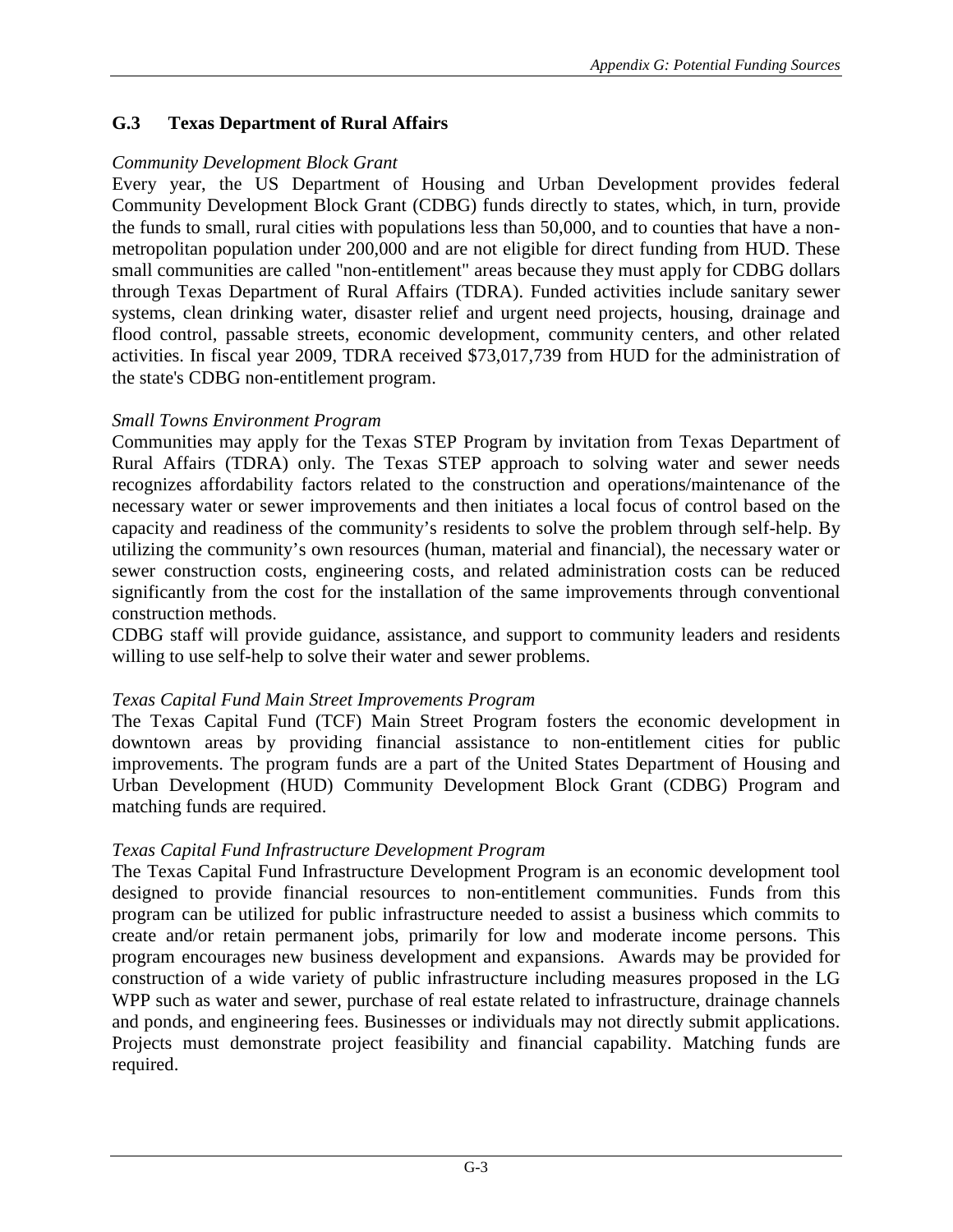# **G.4 Environmental Protection Agency**

A variety of grants are available through the EPA. Some of the available programs are described below.

# *Targeted Watersheds Grant Program*

The Targeted Watersheds Grant program is designed to encourage successful community-based approaches and management techniques to protect and restore the nation's watersheds. Implementation Grant projects that have been funded thus far focus on a broad array of methods for addressing watershed concerns including water quality trading, agricultural best management practices, wetland and riparian restoration, nutrient management, fish habitat restoration and public outreach and education.

EPA expects to announce a Request for Proposals (RFP) early in 2010 that will be for Targeted Watersheds Grants for Capacity Building in Urban Watersheds. Anticipated federal funding under the competition is approximately \$600,000 for FY 2010. In addition to supporting on-theground watershed projects through Targeted Watersheds Grants (TWG) Implementation Grants, the TWG program also supports the development and dissemination of tools, training, and technical assistance to strengthen the effectiveness of community-based partnerships working across the country to achieve clean water goals. The goal of the capacity building component of the Targeted Watersheds Grant program is to assist local watershed organizations across the country to develop and successfully implement watershed plans. TWG Capacity Building grants will assist local watershed organizations to better address water resource issues.

# *Pollution Prevention Incentives for States*

Under CFDA 66.708, EPA has approximately \$5 million to support pollution prevention grants in FY 2010 through the **Pollution Prevention (P2) and Pollution Prevention Information Network (PPIN)** grant programs. Eligible applicants include the 50 States, the District of Columbia, the U.S. Virgin Islands, the Commonwealth of Puerto Rico, any territory or possession of the U.S., any agency or instrumentality of a State including State colleges or universities, and Federally-recognized Tribes and Intertribal Consortia that meet the requirements for treatment in a manner similar to a State as described in 40 CFR 35.663. P2 Grant recipients must provide at least a 50 percent match of the total allowable project cost by the time of award to be considered eligible to receive funding.

The PPIN grants focus on providing P2 information services that: increase awareness of P2 approaches and practices; and support the adoption and implementation of P2 practices. The Request for proposals (RFP) asks for proposals that address: identified audience needs for P2 information and assistance; and measure changes in awareness, knowledge, or adoption of P2 plans and practices. The PPIN competition awards about \$800,000 annually to promote quality P2 information services, references and training that is shared nationally. The Regional centers receiving these grants have developed their own organization called the Pollution Prevention Resource Exchange (P2Rx).

Under CFDA 66.717, EPA has approximately \$1.4 million to support the **Source Reduction Assistance and the Pollution Prevention Information Network Centers grant programs**. Eligible applicants include the fifty States, the District of Columbia, the United States Virgin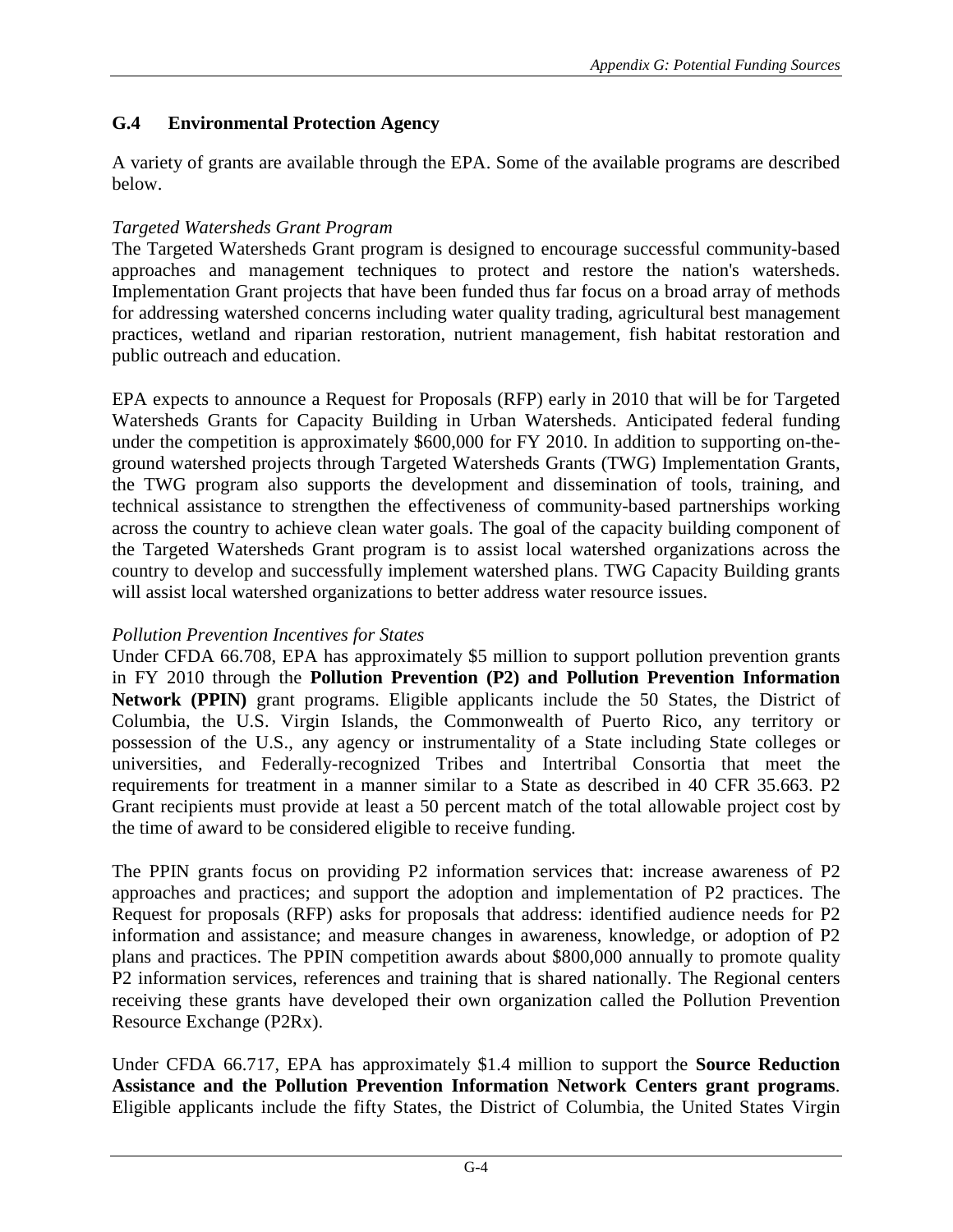Islands, the Commonwealth of Puerto Rico, any territory or possession of the United States, local governments, city or township governments, independent school districts, incorporated nonprofit organizations (other than institutions of higher education), public and private institutions of higher education, community-based grassroots organizations, and Indian Tribes and Intertribal Consortia. EPA requires the applicant to provide a minimum 5% match, as part of the total allowable project cost, in order to receive an award.

#### *Environmental Justice Small Grants Program*

The EPA Environmental Justice Small Grants Program (EJSG) supports community based organizations addressing local environmental and public health issues by building collaborative partnerships. Successful collaborative partnerships involve not only well-designed strategic plans to build, maintain and sustain the partnerships, but also to work towards addressing the local environmental and public health issues. The EPA EJSG Program is a national program with the total funding available for awards under this solicitation at \$1,000,000. EPA anticipates awarding approximately 40 grants in the amount of \$25,000 each.

#### *Section 106 State Water Pollution Control Grants*

Section 106 of the Clean Water Act authorizes EPA to provide federal assistance to states and interstate agencies to establish and implement ongoing water pollution control programs. Prevention and control measures supported by State Water Quality Management programs include permitting, pollution control activities, surveillance, monitoring, and enforcement; advice and assistance to local agencies; and the provision of training and public information. The Water Pollution Control Program is helping to foster a watershed protection approach at the state level by looking at states' water quality problems holistically, and targeting the use of limited finances available for effective program management.

#### *Section 319(h) Federal Clean Water Act*

Under Section 319, states, territories and tribes receive grant money from the USEPA that supports a wide variety of activities including technical assistance, financial assistance, education, training, technology transfer, demonstration projects and monitoring to assess the success of specific nonpoint source implementation projects. If a state's funding plan is consistent with grant eligibility requirements and procedures, EPA then awards the funds to the state. In Texas, Clean Water Act Section 319(h) funds are provided only to both the TSSWCB and the TCEQ to implement their approved nonpoint source management programs. The Brazos River Authority has applied for 319(h) funds administered through TCEQ to support implementation of select management measures from the Lake Granbury WPP, specifically targeted at hiring a watershed coordinator.

#### **G.5 U. S. Department of Agriculture – Natural Resource Conservation Service (NRCS)**

#### *Watershed Protection and Flood Prevention Program*

Summary – This program provides technical and financial assistance to address resource and related economic problems on a watershed basis. Projects related to watershed protection, flood prevention, water supply, water quality, erosion and sediment control, wetland creation and restoration, fish and wildlife habitat enhancement, and public recreation are eligible for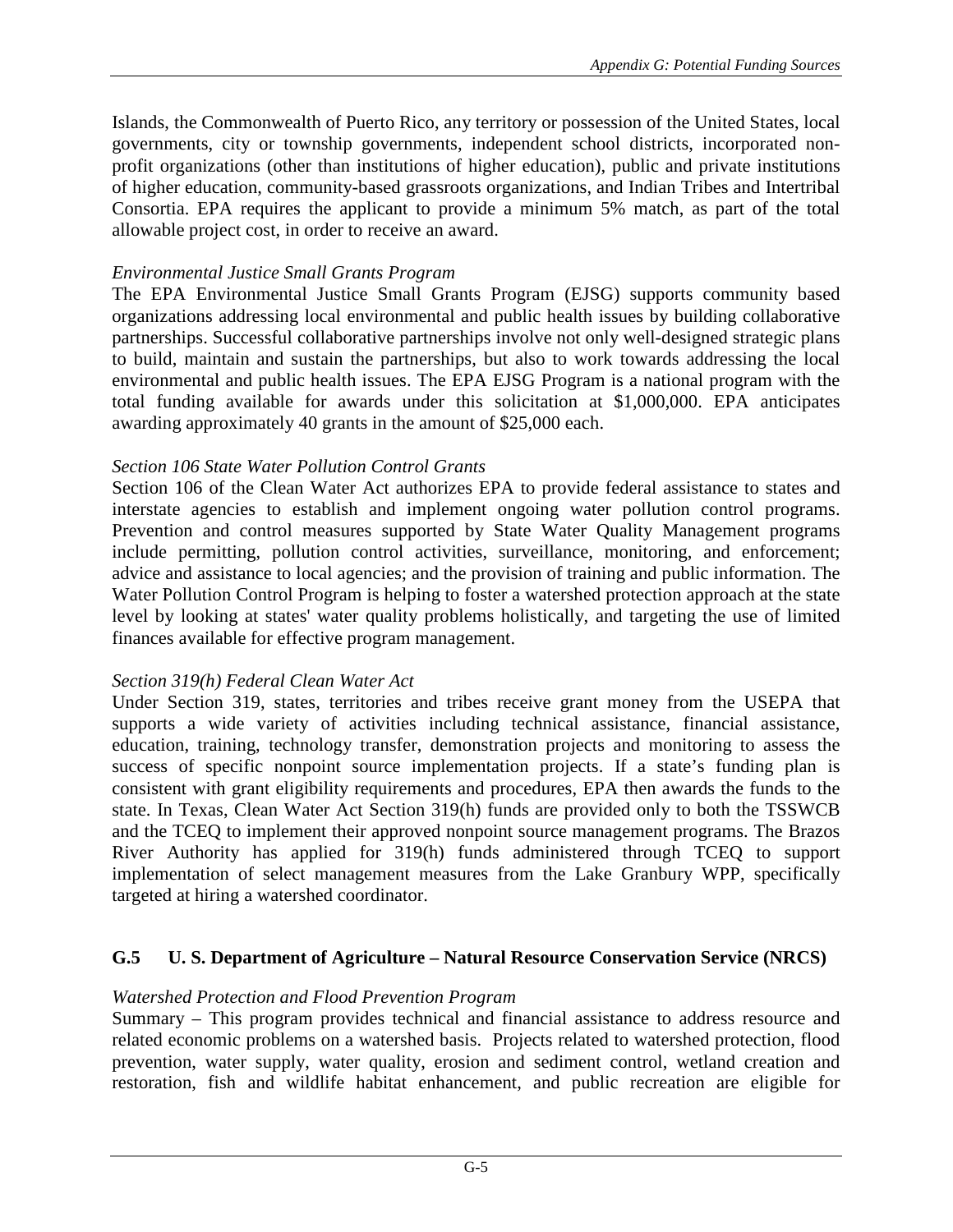assistance. Technical and financial assistance is also available for planning and installation of works improvement to protect, develop and use land and water resources in small watersheds.

Funding – typical awards range from \$3,500,000 to \$5,000,000 Local Match – none noted

*Watershed Operations* is a voluntary program which provides assistance to sponsoring local organizations of authorized watershed projects, planned and approved under the authority of the Watershed Protection and Flood Prevention Act of 1954 (P.L. 83-566), and 11 designated watershed authorized by the Flood Control Act of 1944 (P.L. 78-534). NRCS provides technical and financial assistance to States, local governments and Tribes (project sponsors) to implement authorized watershed project plans for the purpose of watershed protection; flood mitigation; water quality improvements; soil erosion reduction; rural, municipal and industrial water supply; irrigation water management; sediment control; fish and wildlife enhancement; and wetlands and wetland function creation and restoration.

Project sponsors are provided assistance in installing planned land treatment measures when plans are approved. Surveys and investigations are made and detailed designs, specifications, and engineering cost estimates are prepared for construction of structural measures. Areas where sponsors need to obtain land rights, easements, and rights-of-way are delineated. Technical assistance is also furnished to landowners and operators to accelerate planning and application of needed conservation measures on their individual land units.

#### *Resource Conservation and Development Program*

The purpose of the Resource Conservation and Development (RC&D) program is to accelerate the conservation, development and utilization of natural resources, improve the general level of economic activity, and to enhance the environment and standard of living in designated RC&D areas. It improves the capability of State, tribal and local units of government and local nonprofit organizations in rural areas to plan, develop and carry out programs for resource conservation and development. The program also establishes or improves coordination systems in rural areas. Current program objectives focus on improvement of quality of life achieved through natural resources conservation and community development which leads to sustainable communities, prudent use (development), and the management and conservation of natural resources. RC&D areas are locally sponsored areas designated by the Secretary of Agriculture for RC&D technical and financial assistance program funds.

Funding – in FY 2009 Texas was awarded \$2,486,594 Local Match –

http://www.nrcs.usda.gov/programs/rcd/

# *Environmental Quality Incentives Program (EQIP)*

EQIP offers contracts with a minimum term that ends one year after the implementation of the last scheduled practices and a maximum term of ten years. These contracts provide financial assistance to implement conservation practices. Owners of land in agricultural production or persons who are engaged in livestock or agricultural production on eligible land may participate in the EQIP program. Program practices and activities are carried out according to an EQIP program plan of operations developed in conjunction with the producer that identifies the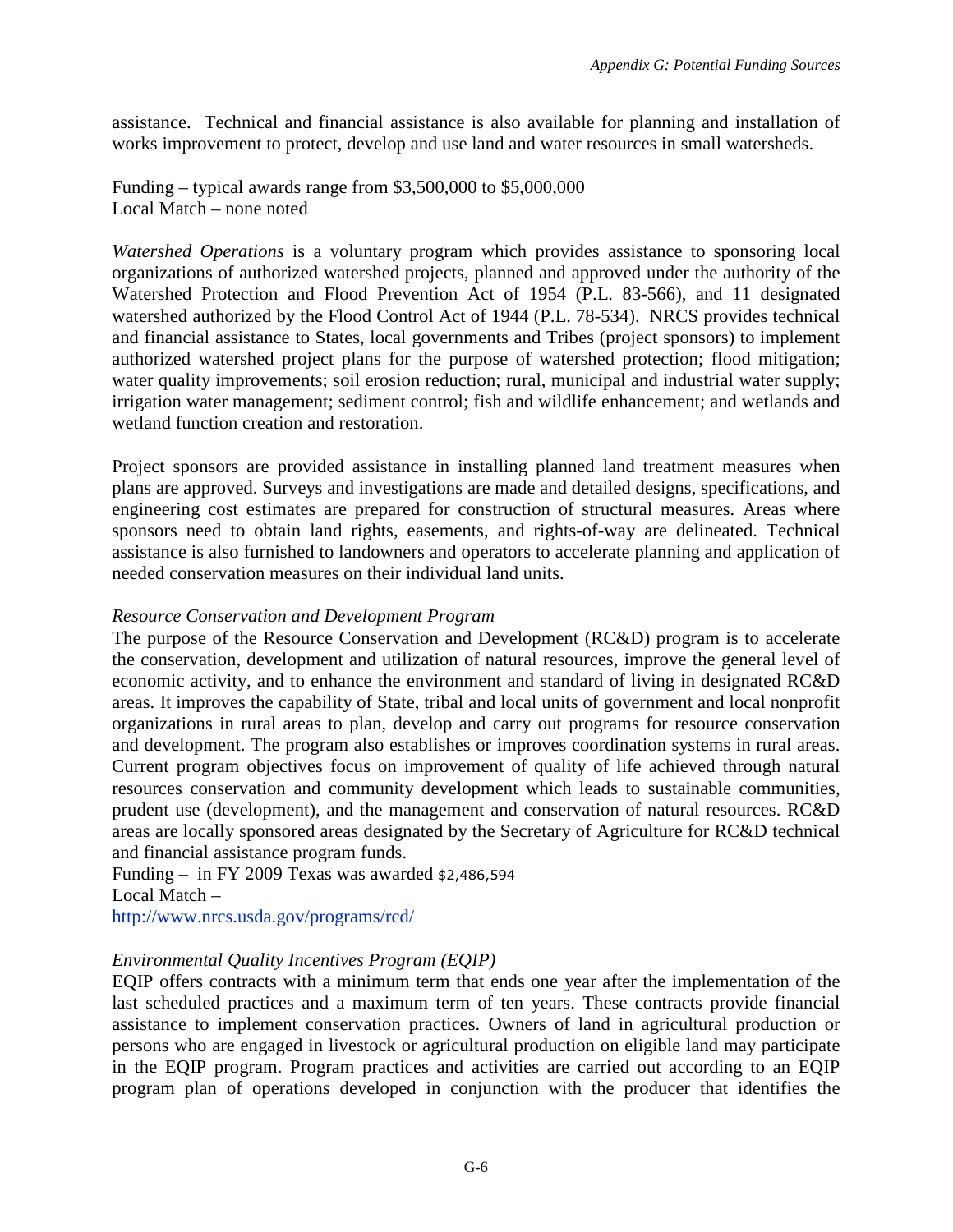appropriate conservation practice or measures needed to address the resource concerns. The practices are subject to NRCS technical standards adapted for local conditions.

EQIP provides payments up to 75 percent of the incurred costs and income foregone of certain conservation practices and activities. However certain historically underserved producers (Limited resource farmers/ranchers, beginning farmers/ranchers, socially disadvantaged producers) may be eligible for payments up to 90 percent of the estimated incurred costs and income foregone. Farmers and ranchers may elect to use a certified Technical Service Provider (TSP) for technical assistance needed for certain eligible activities and services. The new Farm Bill established a new payment limitation for individuals or legal entity participants who may not receive, directly or indirectly, payments that, in the aggregate, exceed \$300,000 for all program contracts entered during any six year period. Projects determined as having special environmental significance may, with approval of the NRCS Chief, have the payment limitation raised to a maximum of \$450,000.

# **G.6 Texas Commission on Environmental Quality (TCEQ)**

# *Texas Clean Rivers Program (CRP)*

The Texas Clean Rivers Program (CRP) is a statewide program for water quality monitoring, assessment, and public outreach funded by state fees. The CRP is a partnership between TCEQ and 15 agencies who all work to promote improving water quality in river basins across the state. The CRP coordinates the efforts of diverse organizations, both locally and regionally, by providing a framework and forum for managing water quality issues within a river basin.

The Clean Rivers Program coordinates watershed management with both the Nonpoint Source Program and the Total Maximum Daily Load Program for which the TCEQ and the Texas State Soil and Water Conservation Board (TSSWCB) are responsible. The TCEQ is the lead agency for preventing and abating nonpoint source pollution from urban and other nonagricultural sources. The TSSWCB fulfills those responsibilities for agricultural and forestry lands. Both agencies administer grant funds that may be used to prevent or reduce nonpoint source pollution.

CRP funds are used to promote watershed planning and quality assured water quality data. The LG WPP will continue to employ this resource to support surface water quality monitoring in the watershed.

# *Supplemental Environmental Project Program*

A Supplemental Environmental Project (SEP) is a means for directing fines, fees, and penalties for environmental violations toward environmentally beneficial uses. Through a SEP, a respondent in an enforcement matter can choose to invest penalty dollars in improving the environment, rather than paying into the Texas General Revenue Fund.

The Texas Assoc. of Resource Conservation & Development Areas (RC&D) is funded through SEP funds. Through this is a project (Project 8) specifically for Water or Wastewater Assistance. Through this project the RC&D shall repair or replace failing water systems or on-site wastewater systems for low-income homeowners. RC&D shall use SEP Funds to pay for the labor and materials costs related to repairing or replacing the failing systems. The recipients will not be charged for the cost of replacing or repairing the failing systems. RC&D shall use a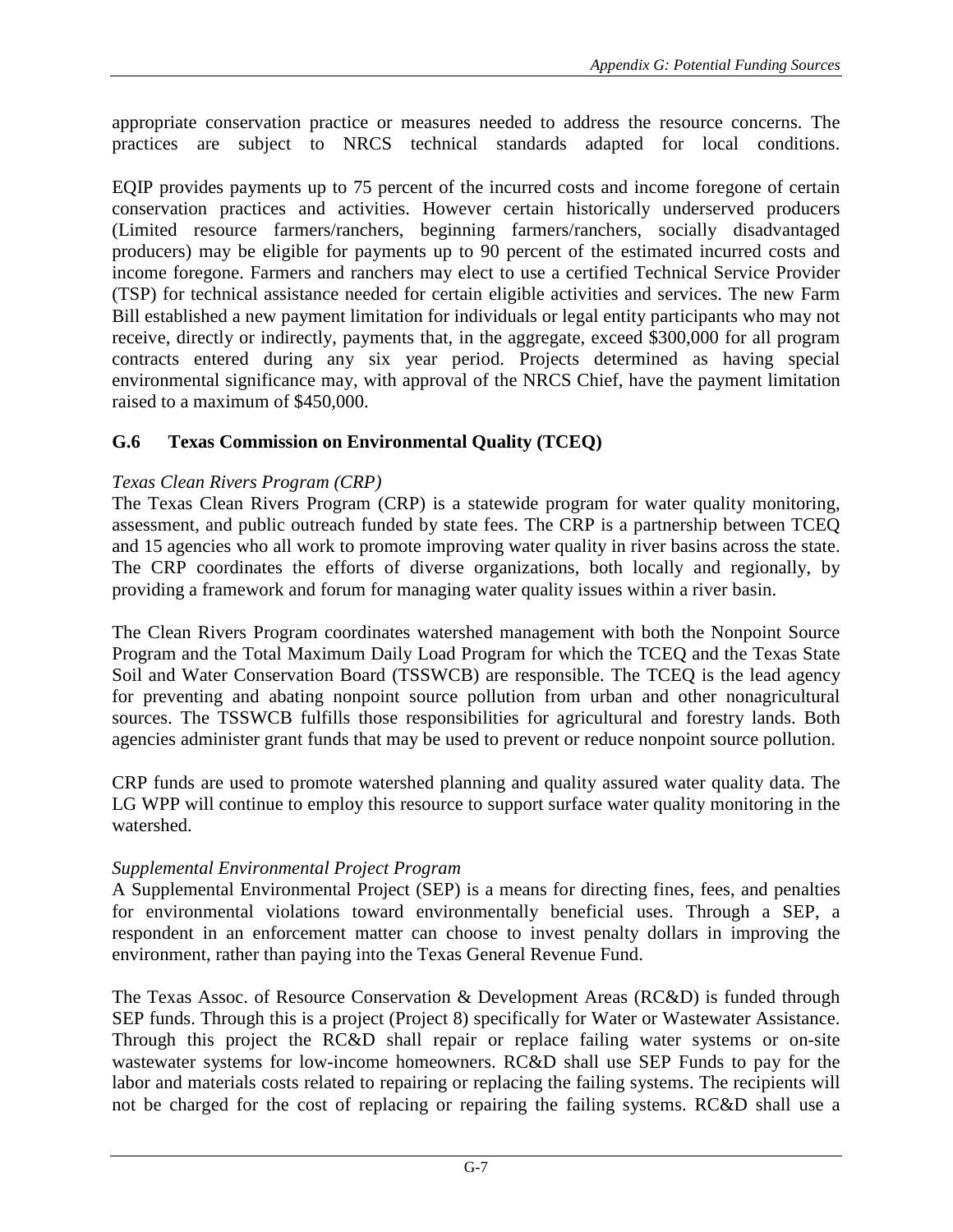consistent and documented system for determining eligible participants. Funding through this source may be pursued to replace failing on-site wastewater systems in areas where connecting to a collection system may not be feasible in the near future due to physical location and/or economic constraints.

More information about RC&D may be viewed at http://www.texasrcd.org/about\_rcd.htm.

Benefit: Protect water sources for drinking, recreation and wildlife from contamination from the failing systems; protect public health from contaminated drinking water supplies. Minimum Contribution: \$2,000 Eligible Counties: Statewide

### **G.7 Texas State Soil and Water Conservation Board (TSSWCB)**

#### *Water Quality Management Plan (WQMP) Program*

In addition to the Texas Clean Rivers Program and administering 319(h) funds for agricultural non-point source pollution, the TSSWCB provides the Water Quality Management Plan (WQMP) program. The purpose of WQMPs is to implement pollution prevention or abatement practices. A site specific WQMP is developed and approved by soil and water conservation districts for agricultural or silvicultural lands. The plan includes appropriate land treatment practices, production practices, management measures, technologies or combinations thereof.

In accordance with the Lake Granbury WPP, individual large acreage land owners will be encouraged to obtain WQMPs by working with the local soil and water conservation district (SWCD). There is no charge for development of a WQMP; however, there may be costs for implementing certain practices required in the WQMP, for which there may be financial assistance available.

#### **G.8 Environmental Finance Center at University of New Mexico**

The New Mexico Environmental Finance Center (NMEFC) is a program of the Institute of Engineering Research and Applications (IERA) at New Mexico Institute of Mining and Technology and is dedicated to helping state, local, and tribal governments with the "how to pay" issues of environmental compliance and regulation. The NM EFC was established to assist the states of EPA Region 6 (New Mexico, Texas, Oklahoma, Arkansas, and Louisiana) and the first emphasis of the EFC was public private partnerships. The NM EFC work includes public private partnerships, water system capacity development, source water protection, tribal water system compliance, tribal operator certification, water regionalization, drought preparedness planning, arsenic rule compliance, leak detection, and asset management.

http://nmefc.nmt.edu/home.php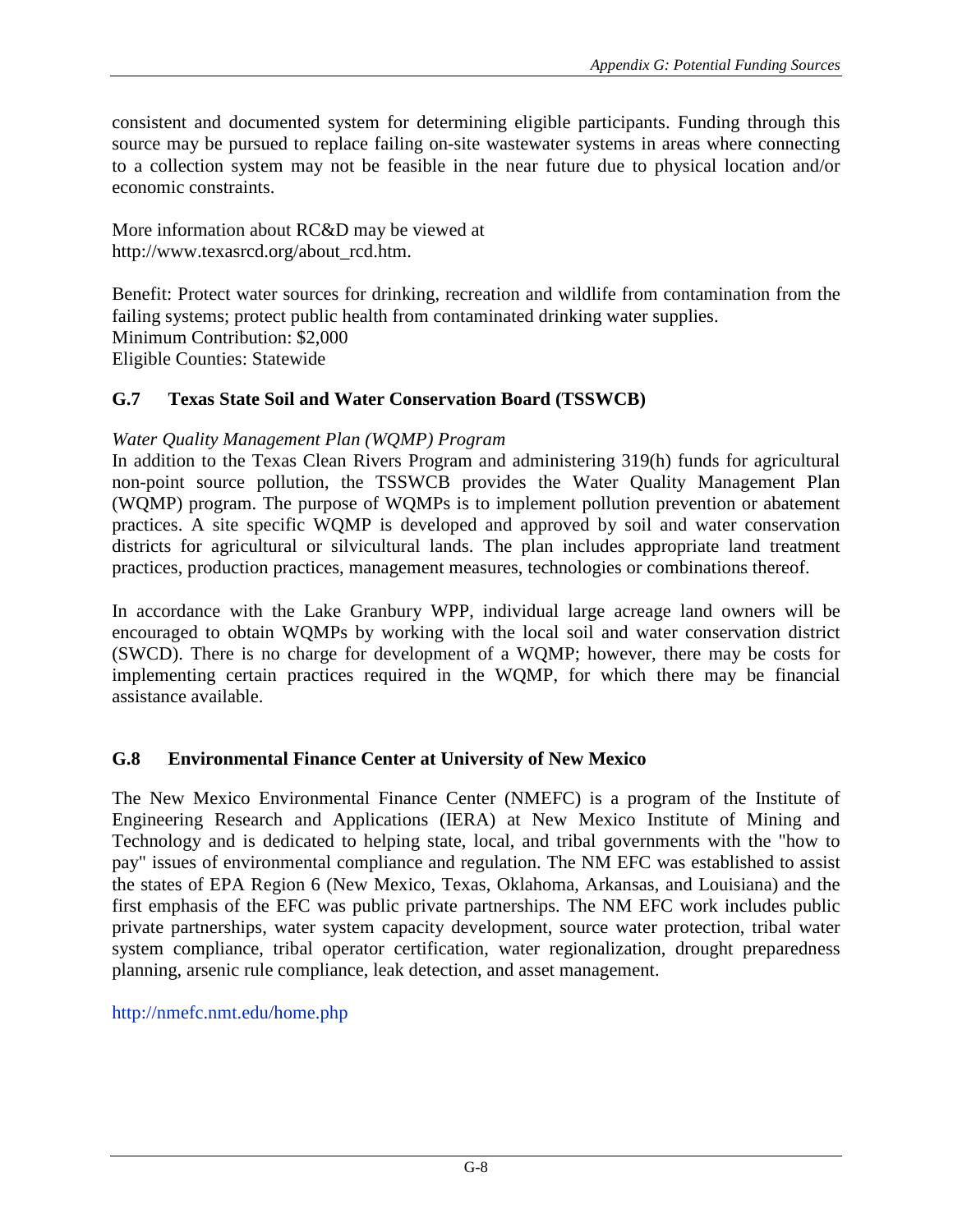# **G.9 Department of Commerce – Economic Development Administration**

#### *Grants for Public Works and Economic Development Facilities*

EDA provides Public Works investments to support rehabilitation construction of essential public infrastructure and development facilities necessary to generate higher-skill, higher-wage jobs and private investment. Characteristic projects include investments in facilities such as water and sewer systems, industrial access roads, industrial and business parks, port facilities, rail spurs, skill-training facilities, business incubator facilities, brown-field redevelopment, ecoindustrial facilities, and telecommunications and broadband infrastructure improvements necessary for business creation, retention and expansion. A project must be located in or benefit a region that, on the date EDA receives an application for investment assistance, satisfies one or more of the economic distress criteria set forth in 13 CFR 301.3(a).

Funding – FY 08 \$169,919,000; FY 09 est \$129,280,000; The average size of a Public Works investment in FY 2008 was \$1.32 million.

Local match – The EDA generally requires a 50% match for grants. In-kind contributions may be included in the match requirement. An applicant can request a waiver or reduction of the non-Federal share, based on criteria established in EDA regulations.

More info – http://www.cfda.gov/public/viewprog.asp?progid=167

### *Other Department of Commerce – Economic Development Administration*

EDA oversees three (National, Local and University Center) types of *technical assistance* to promote economic development and alleviate under-employment and unemployment in distressed areas. EDA also has the *Economic Adjustment Assistance* program to assist State and local interests design and implement strategies to adjust or bring about change to an economy. The EDA generally requires a 50% match for grants.

# **G.10 Texas Department of Agriculture**

#### *Rural Municipal Finance Program*

The Texas Agricultural Finance Authority (TAFA) provides financial assistance through loan guarantees to lenders for eligible applicants who wish to establish or enhance their farm and/or ranch operation or establish an agriculture-related business. Funds must be used to improve or assist in the economic development of the rural area such as: Purchase of real estate, construction of buildings and site improvements, equipment, water and wastewater systems, and municipal infrastructure projects. Eligible applicants include city and county governments; economic development corporations; hospital districts; rail districts; utility districts; special districts; agricultural districts; and private water and wastewater corporations.

# **G.11 State of Texas Office of the Governor**

# *Texas Enterprise Fund*

The Texas Enterprise Fund was established in 2003 (and reauthorized in 2005) to allow the state to respond quickly and aggressively to opportunities to bring jobs and employers to Texas. The funds are used primarily to attract new business to the state or assist with the substantial expansion of an existing business as part of a competitive recruitment situation. Funds are also appropriated for a variety of economic development projects, including infrastructure